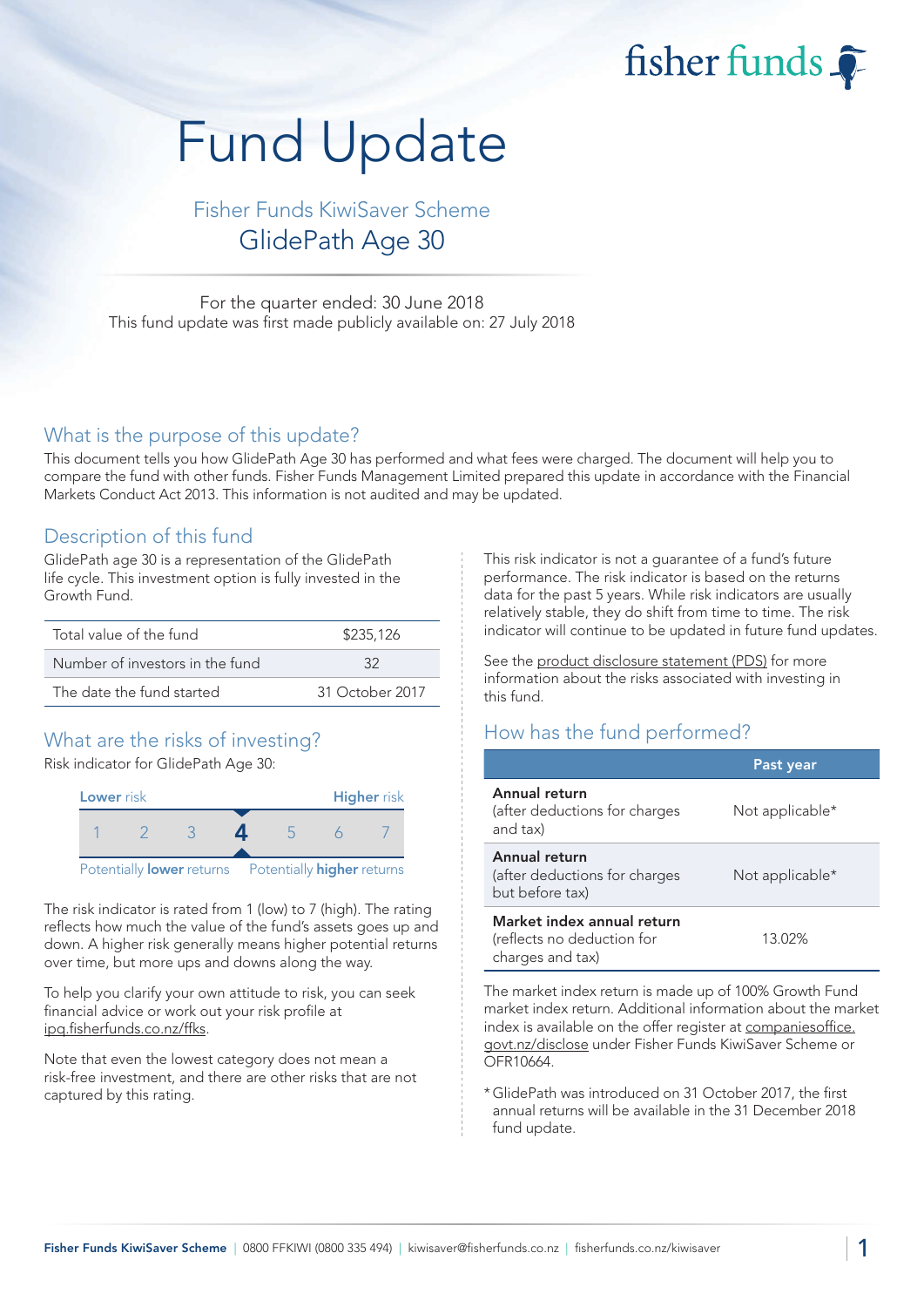# What fees are investors charged?

Investors in GlidePath Age 30 are charged fund charges that include GST. In the year to 31 March 2018 these were:

|                                                       | % of net asset value   |
|-------------------------------------------------------|------------------------|
| <b>Total fund charges</b>                             | 1.47%                  |
| Which are made up of:                                 |                        |
| <b>Total management and</b><br>administration charges | 1.47%                  |
| Including:                                            |                        |
| Manager's basic fee                                   | 0.95%                  |
| Other management and<br>administration charges        | 0.13%                  |
| Total performance-based fees <sup>1</sup>             | 0.39%                  |
| Other charges:                                        | \$ amount per investor |
| Annual membership fee                                 |                        |

Small differences in fees and charges can have a big impact on your investment over the long term.

# Example of how this applies to an investor

Sarah had \$10,000 in the fund at 31 October 2017 and did not make any further contributions. At 30 June 2018, Sarah received a return after fund charges were deducted of \$607 (that is 6.07% of her initial \$10,000). Sarah also paid \$24 in other charges. This gives Sarah a total return after tax of \$583 for the period.

# What does the fund invest in?

#### Actual investment mix

This shows the types of assets that the fund invests in.



#### Target investment mix

This shows the mix of assets that the fund generally intends to invest in.



#### Currency hedging

The currency hedge ratios for each asset class (hedged into NZD) are:

|                                    | Benchmark ' | Actual as at 30 June 2018 |
|------------------------------------|-------------|---------------------------|
| International fixed interest       | 100%        | 98.2%                     |
| Australian equities                | 70%         | 55.8%                     |
| International equities             | 50%         | 44.2%                     |
| Listed property (overseas portion) | 70%         | 68.6%                     |